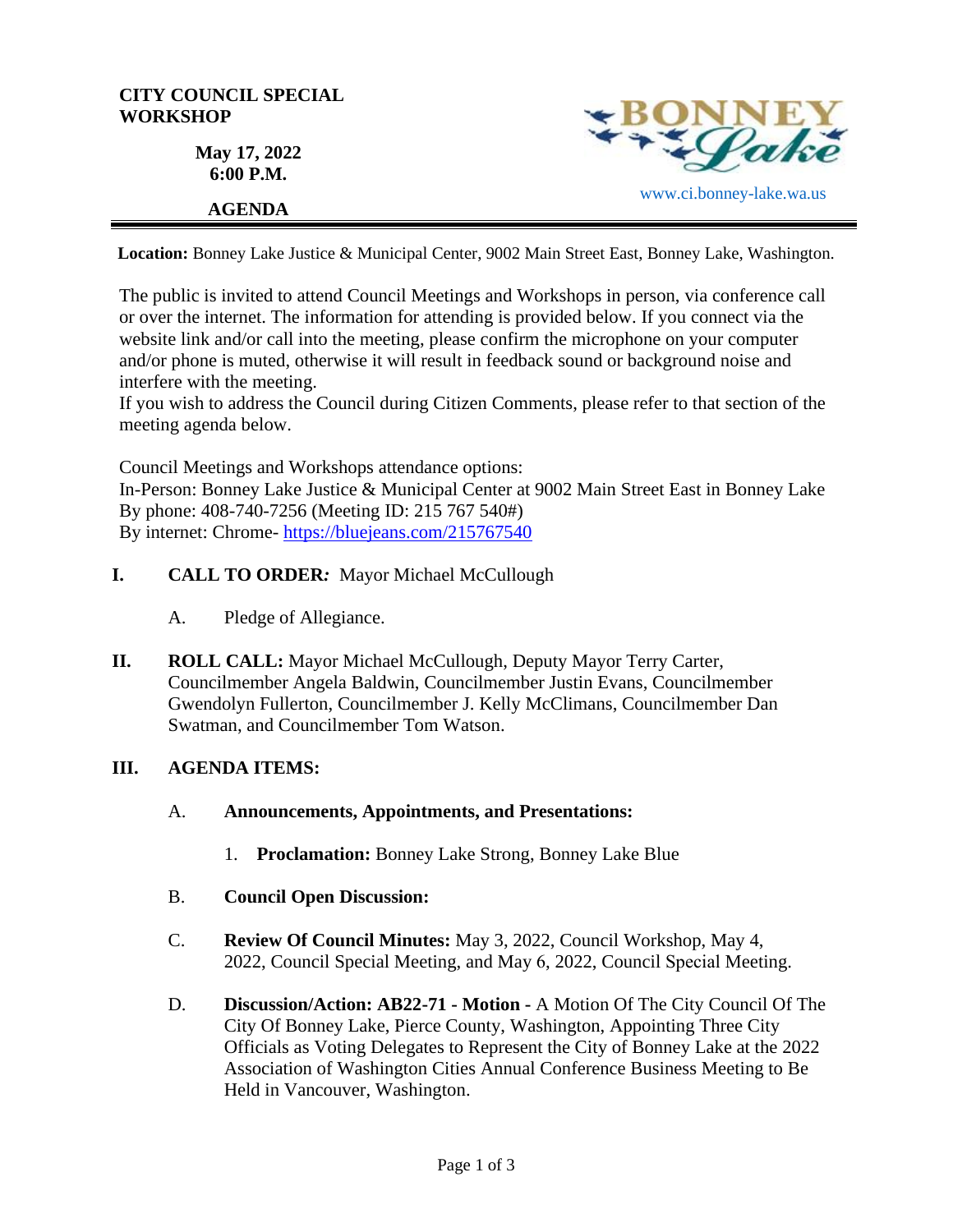- E. **Discussion:** Small Business License Fees.
- F. **Discussion:** Approval To Apply For Safe Routes To School Program Grant Funding For Design, Right Of Way Acquisition, And Construction Of New Sidewalk on 190<sup>th</sup> Avenue East from 75<sup>th</sup> Street East to Bonney Lake Elementary.
- G. **Discussion:** AB22-64 Motion A Motion Of The City Council Of The City Of Bonney Lake, Pierce County, Washington, Authorizing The Issuance Of A Request For Proposals For The Park Plan.

### H. **Public Hearings, Citizen Comments, and Correspondence:**

1. Public Hearing: None

### 2. Citizen Comments:

*Citizen comments can be made in-person, by phone or virtually during this portion of the meeting. Comments are limited to 5 minutes. Those planning to comment via phone or virtually will need to sign up prior to the meeting in order to comment. When signing up, please provide your name, your screen name, and phone number (for callers), either by email to clerk@cobl.us or by mail to Attn: City Clerk, 9002 Main Street East., Ste 125, Bonney Lake, WA 98391. You may call to register to speak as well at 253-862-8602, however, those calls must be received by 5:00 pm. Email registrations may be made as late as 5:30 pm. the day of the meeting. During the meeting, your name will be called when it is your turn. Your microphone will be activated, and you will be able to comment. Those physically appearing at the Council meeting to speak during citizen comments do not need to sign up but will be asked to state their name and address for the meeting record. With the ability of the public to address the Council via phone, virtually or in-person, the City Clerk's Office will no longer accept citizen comments to be read by staff into the record.*

#### 3. Correspondence: None

## I. **Consent Agenda:**

*The items listed below may be acted upon by a single motion and second of the City Council. By simple request to the Chair, any Councilmember may remove items from the Consent Agenda for separate consideration after the adoption of the remainder of the Consent Agenda items.*

- 1. **Approval of Corrected Minutes:** April 19, 2022, Council Workshop and April 26, 2022, Council Meeting.
- 2. **Approval of Accounts Payable and Utility Refund Checks/Vouchers:**  Accounts Payable check/vouchers #91319 – #91395 and wire transfers #2022040801, #2022040802, and #2022041901 in the amount of \$395,474.96. Accounts Payable wire transfer #2022041701 in the amount of \$45,996.77.
- 3. **Approval of Payroll:** April 16 30, 2022 for checks #34602-34607 including Direct Deposits and Electronic Transfers totaling \$784,219.79. Voids: